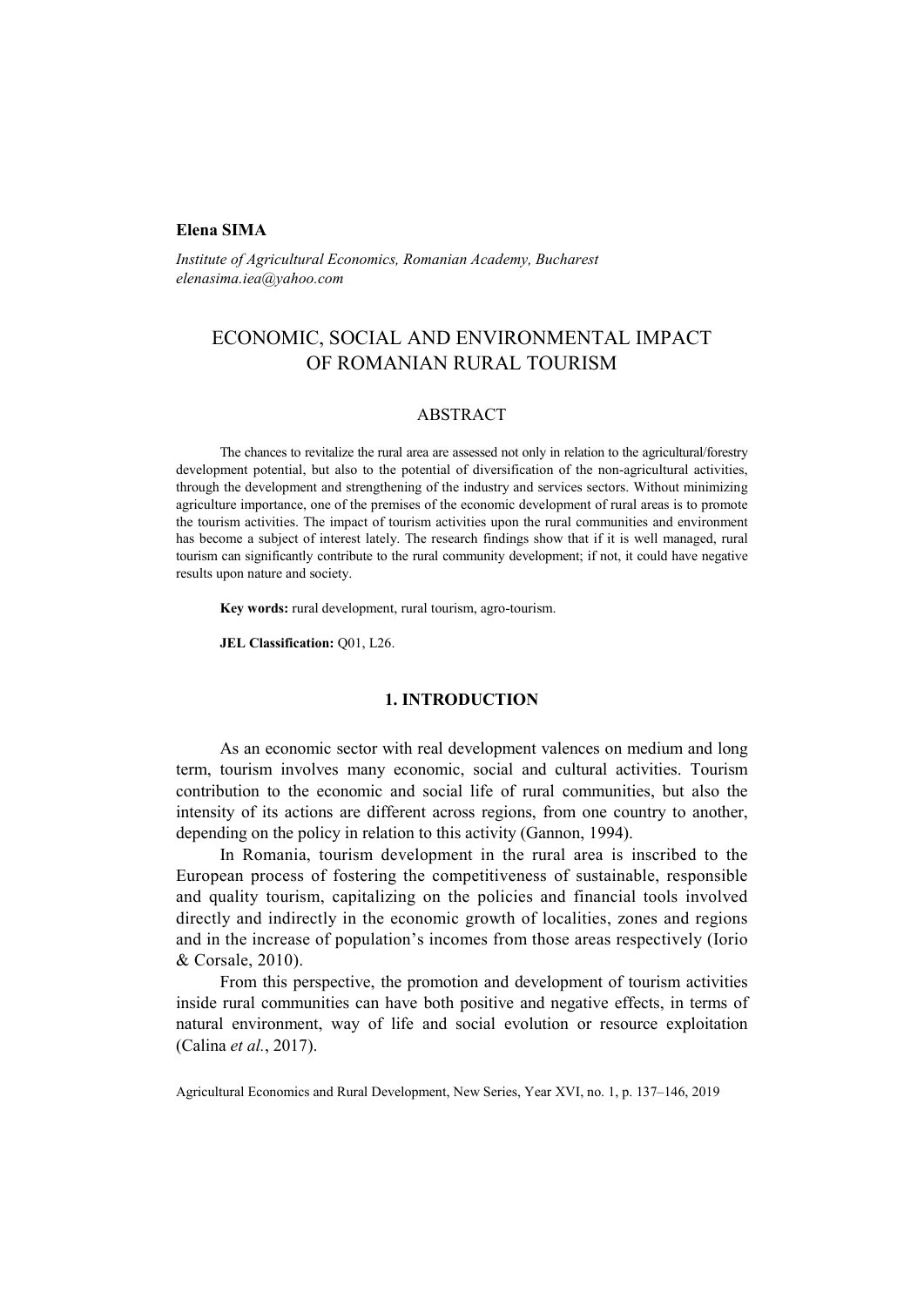## **2. STATE OF KNOWLEDGE**

According to the World Tourism Organization and to many European associations, *rural tourism is a form of tourism including any tourism activity organized and managed in the rural areas by the local population, which puts into value the local natural, human, cultural and historical resources, the tourism endowments and services*. This activity either replaces unprofitable agricultural activities or it is a complementary activity, which means maintaining the agricultural activities at all costs.

At European level, tourism has become an essential component of the regional and local development policies in the rural area. There are a number of studies revealing that rural tourism provided economic and social benefits in various rural areas in Europe and elsewhere. In order to avoid the mistakes of the past that they made, with more or less awareness, the countries with tradition in this form of tourism, based on new sustainable development principles, focus on maintaining the functionality of rural localities, on the preservation of rural infrastructure and of the traditional way of life, as well as on the preservation of the cultural identity specific to each rural community (Drăgoi *et al.*, 2017).

According to specialized research, the promotion and development of tourism activities in the rural areas are generating multiple positive and negative effects at economic, social and cultural level (Nistoreanu, 2003).

*The advantages and positive effects of the rural tourism reside in*:

– Putting into value the local natural and cultural potential;

– Increasing the number of jobs, both in the tourism sector and in other auxiliary sectors, of services and management of local resources;

– Increasing the living standard and education of the involved population;

– Maintaining the local population in the zone;

– Preserving and promoting traditional occupations;

– Stimulating certain profitable tourism activities (hotels, restaurants, transport, handicrafts, guide services, etc.);

– Diversification of the local economy, mainly in the adjacent rural areas, where agriculture has no development possibilities;

– Fostering rural economy development through an additional demand for agricultural products and financial capital;

– Improvement and modernization of the local transport, communication and technical infrastructure, with advantages for the local population;

– Increased interest in environmental protection inside the protected natural areas;

– Fostering inter-cultural communication between local people and tourists.

*The negative effects and the disadvantages of the rural tourism appear and become manifest in the absence* of a proper management of the tourism activities. These are: disturbing the rural life, change of local people's way of life and disappearance of certain traditions;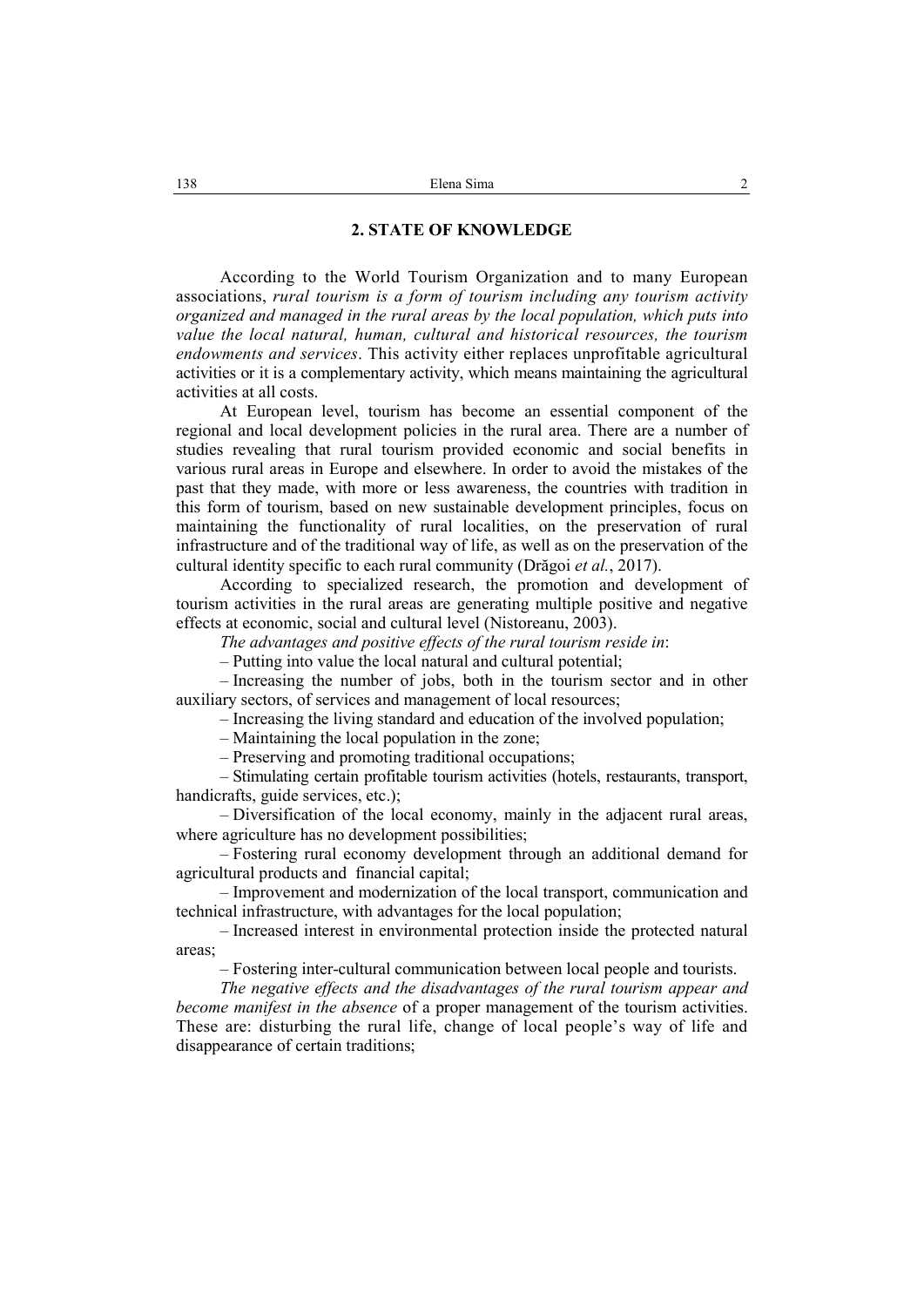– Change of land destination, often with good farm yields and well positioned, which is attracted into the tourism business;

– Favouring the speculative attitude in the land sale-purchase process, without a well-defined juridical status;

– Destruction of soil, flora, fauna and the change of the ecological equilibrium by tracing paths and roads for tourist circulation in the sensitive areas in terms of biodiversity;

– "Urbanization" of rural areas and development of "mass tourism" in many natural reserves or natural parks near the tourist villages, etc.

## **3. MATERIAL AND METHOD**

The objective of the present paper is to analyze the positive or negative impact of tourism activity promotion and development in the Romanian countryside. The information support is ensured by data supplied by the National Institute of Statistics (NIS), through the Tempo-Online database, as well as by the Ministry of Agriculture and Rural Development (MARD), through ex-post evaluation reports of the national rural development programs SAPARD 2000–2006, NRDP 2007–2013 and NRDP 2014–2020.

In the paper we present the results of the statistical data series for the agrotourism boarding houses, as statistics redefined the urban boarding houses into tourism boarding houses, and the rural and agro-tourism boarding houses into agrotourism boarding houses.

The agro-tourism boarding house is a tourist receival structure with an accommodation capacity of 8–15 rooms, evaluated at 1 to 5 flowers/daisies (equivalent to the star rating system for hotels), operating in people's dwellings or in independent buildings; these structures ensure, in specially designed spaces, the accommodation of tourists, the preparation and serving of meals, as well the possibility of tourist participation in household or craft activities.

The utilized research method is the diagnosis analysis of governmental information and of statistical data on the evolution of the agro-tourism boarding houses number, of the accommodation capacity in operation, the number of beds in the agrotourism boarding houses and the utilization index of agro-tourism accommodation capacity, over a period of 18 years period, with the year 2000 as reference year.

On the basis of these synthetic indicators, the net utilization index of the tourist accommodation capacity in operation was calculated, according to the following formula:

$$
I_n = (N / C_f) \times 100,
$$

where:  $I_n$  is the net utilization index of the agro-tourism accommodation capacity in operation; N is the number of beds in a certain period;  $C_f$  is the tourist accommodation capacity in operation.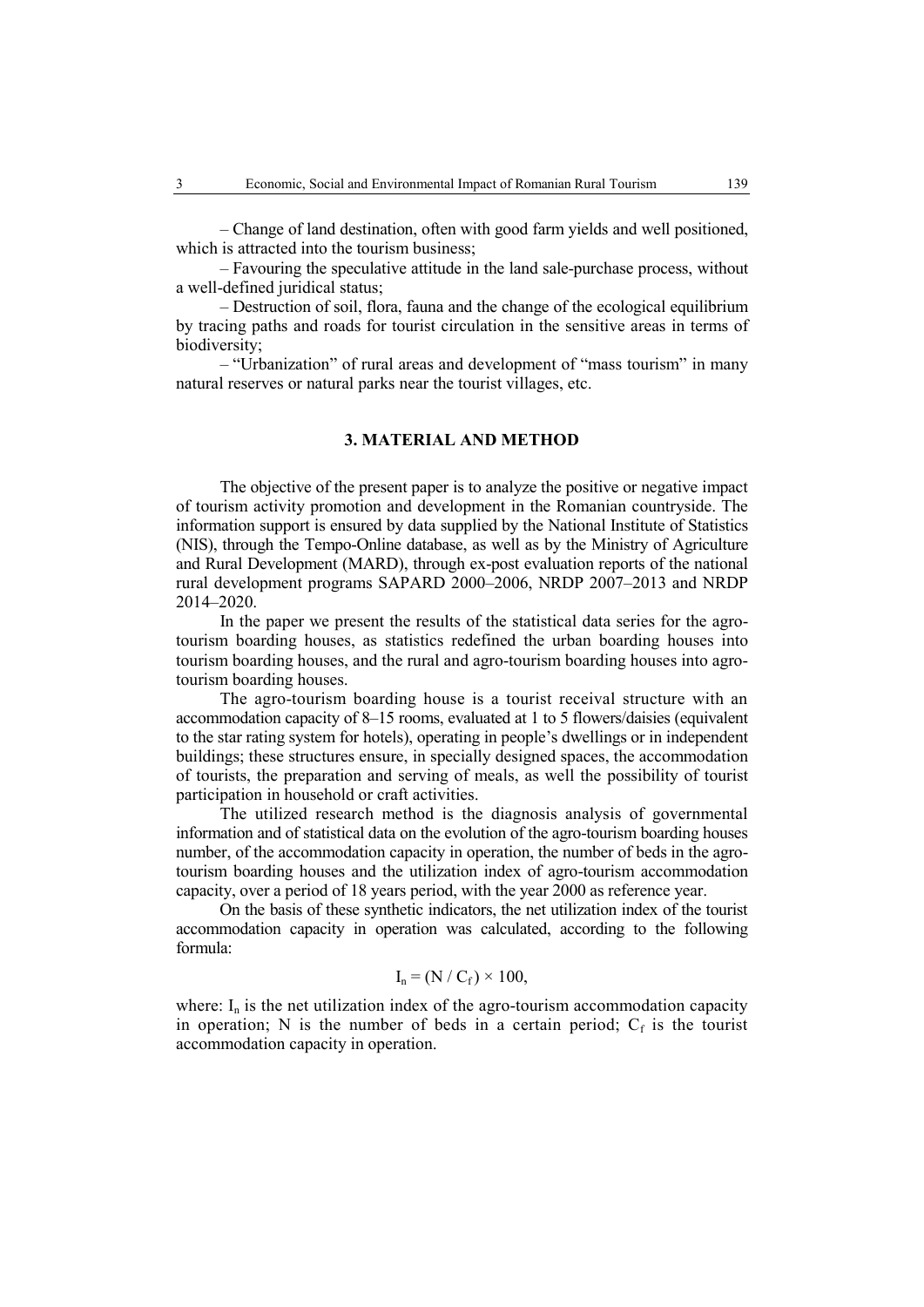## **4. RESULTS AND DISCUSSIONS**

In Romania, in the governmental reports and in the specialty literature, the tourism activity represents an occupational alternative for the rural area, a modality to diversify the economic activities and a stabilization factor for the rural population. An important segment of the Romanian rural tourism is agro-tourism, which has been differently approached since the official opening of the accession to the EU negotiations and the EU financial support for agriculture and rural development. Thus, through SAPARD 2000–2006, NRDP 2003–2017 and NRDP 2014–2020 programs, the necessary investments have been established to support and boost agro-tourism activities (Table 1).

The context data and information included in the evaluation reports of the three national rural development programs reveal a positive impact of the Romanian agro-tourism promotion and development.

#### *Table 1*

The financial support to the development and promotion of the Romanian rural tourism and agro-tourism, in 2000–2018

| 1 | <b>SAPARD 2000-2006</b>                                                                                                                                                                                                                                                                                                                                                                                             |                                                                                                                                                                |  |  |  |  |
|---|---------------------------------------------------------------------------------------------------------------------------------------------------------------------------------------------------------------------------------------------------------------------------------------------------------------------------------------------------------------------------------------------------------------------|----------------------------------------------------------------------------------------------------------------------------------------------------------------|--|--|--|--|
|   | Measure 3.4 "Development and<br>diversification of economic activities<br>generating multiple activities and                                                                                                                                                                                                                                                                                                        | Eligible investments in:<br>$-$ Rural tourism<br>- Other types of tourism activities in the rural area                                                         |  |  |  |  |
|   | alternative incomes"                                                                                                                                                                                                                                                                                                                                                                                                |                                                                                                                                                                |  |  |  |  |
| 2 |                                                                                                                                                                                                                                                                                                                                                                                                                     | <b>National Rural Development Program (NRDP) 2007-2013</b>                                                                                                     |  |  |  |  |
|   | Measure 313. "Encouragement of<br>tourism activities"                                                                                                                                                                                                                                                                                                                                                               | Eligible investments in:<br>- Tourism accommodation infrastructure and                                                                                         |  |  |  |  |
|   |                                                                                                                                                                                                                                                                                                                                                                                                                     | recreational activities                                                                                                                                        |  |  |  |  |
|   |                                                                                                                                                                                                                                                                                                                                                                                                                     | - Small-scale infrastructure (tourist information                                                                                                              |  |  |  |  |
|   |                                                                                                                                                                                                                                                                                                                                                                                                                     | centers, marking/tourist routes, etc.                                                                                                                          |  |  |  |  |
|   |                                                                                                                                                                                                                                                                                                                                                                                                                     | - Development and/or marketing of tourism<br>services related to rural tourism                                                                                 |  |  |  |  |
| 3 | <b>National Rural Development Program (NRDP) 2014-2020</b>                                                                                                                                                                                                                                                                                                                                                          |                                                                                                                                                                |  |  |  |  |
|   | Measure $06$ – Development of<br>agricultural holdings and enterprises<br>- sub-measure 6.2. "Support to the<br>creation and development of non-<br>agricultural activities in rural area"<br>$-$ sub-measure 6.4 "Investments in the<br>creation and development of non-<br>agricultural activities"<br>$-$ sub-measure 7.2 "Investments in<br>creation and modernization of small-<br>scale basic infrastructure" | Eligible investments in:<br>- Tourism activities, eg. (agro-tourism<br>accommodation services, leisure services, catering<br>services, tourist guide services) |  |  |  |  |

*Source*: http://www.madr.ro/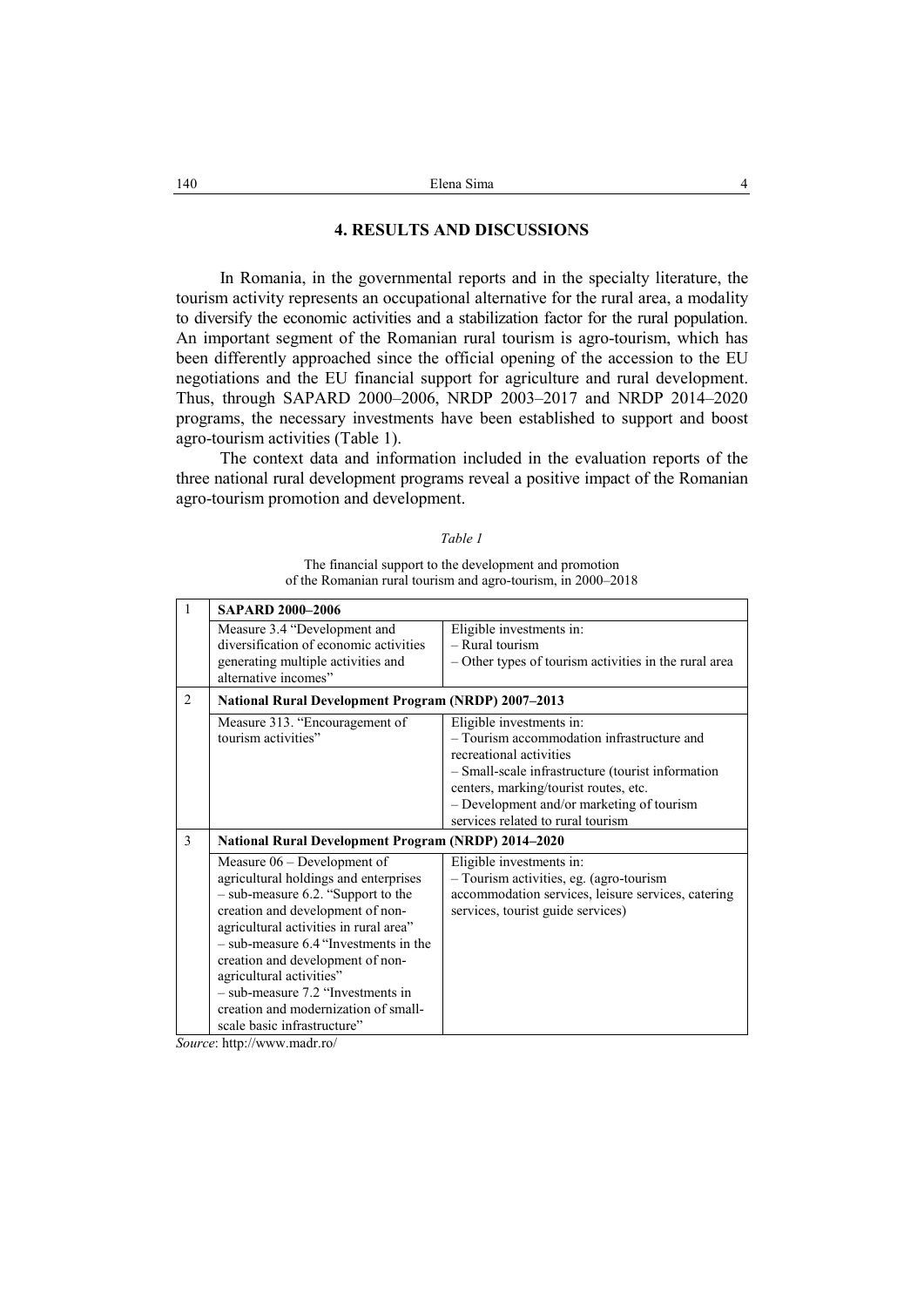Through SAPARD program, the number of jobs created due to the initiatives of Measure 3.4 was estimated at around 8,108 newly created jobs and at around 2,838 maintained jobs.

Through NRDP 2007–2013, the eligible investments made under Measure 313 led to the creation of 779 jobs, the total number of direct beneficiaries of this measure being estimated at 1,289 (micro-enterprises/authorized physical persons with a APP status/communes and associations of communes/NGOs), and the number of indirect beneficiaries at 50,421 tourists, out of which 30,564 were accommodated overnight and 19,857 have benefited from the financed recreational facilities.

Through NRDP 2014–2020, until the beginning of 2018, a total number of eligible applicants (farmers and/or micro-enterprises) finalized development/promotion projects for rural tourism services, submitted under sM 6.2 and/or sM 6.4, and 169 applicants finalized projects transferred through the transition procedure from the previous program under sM 6.4.

The greatest share of investments made through all the three programs belongs to the category "accommodation and leisure infrastructure", followed by the category "infrastructure for tourist information, development of tourist trails/routes" while the category "development/promotion of rural tourism services" is on the last place.

The diversification of tourist services supplied by the agro-tourism boarding houses has mainly consisted of the development of multifunctional sports grounds/spaces for sports activities/winter, summer sports, swimming pools, sunbathing spaces/food-restaurants/organization of events, conferences, internet access/diversified leisure activities – transport of tourists by sledge and horsedrawn cart, etc.

According to statistical data, the number of agro-tourist receival structures with accommodation functions and public food services, licensed and patented by the National Tourism Agency increased in the period 2000–2009, then slightly decreased in 2010 and 2011, and then resumed the increasing trend (Table 2). The tourism accommodation capacity of agro-tourism boarding houses followed an upward trend throughout the investigated period (Table 2). The evolution trend of the number of tourists who asked for agro-tourism accommodation and leisure services slightly decreased in 2009 and 2010 as a result of the economic-financial crisis that began in 2008, which affected almost the entire world (Table 2).

From the data presented in Figure 1, it results a modest evolution of the number of foreign tourists, who stayed overnight in the Romanian agro-tourism boarding houses, which shows that the promotion and quality of the rural tourism product has not received sufficient attention.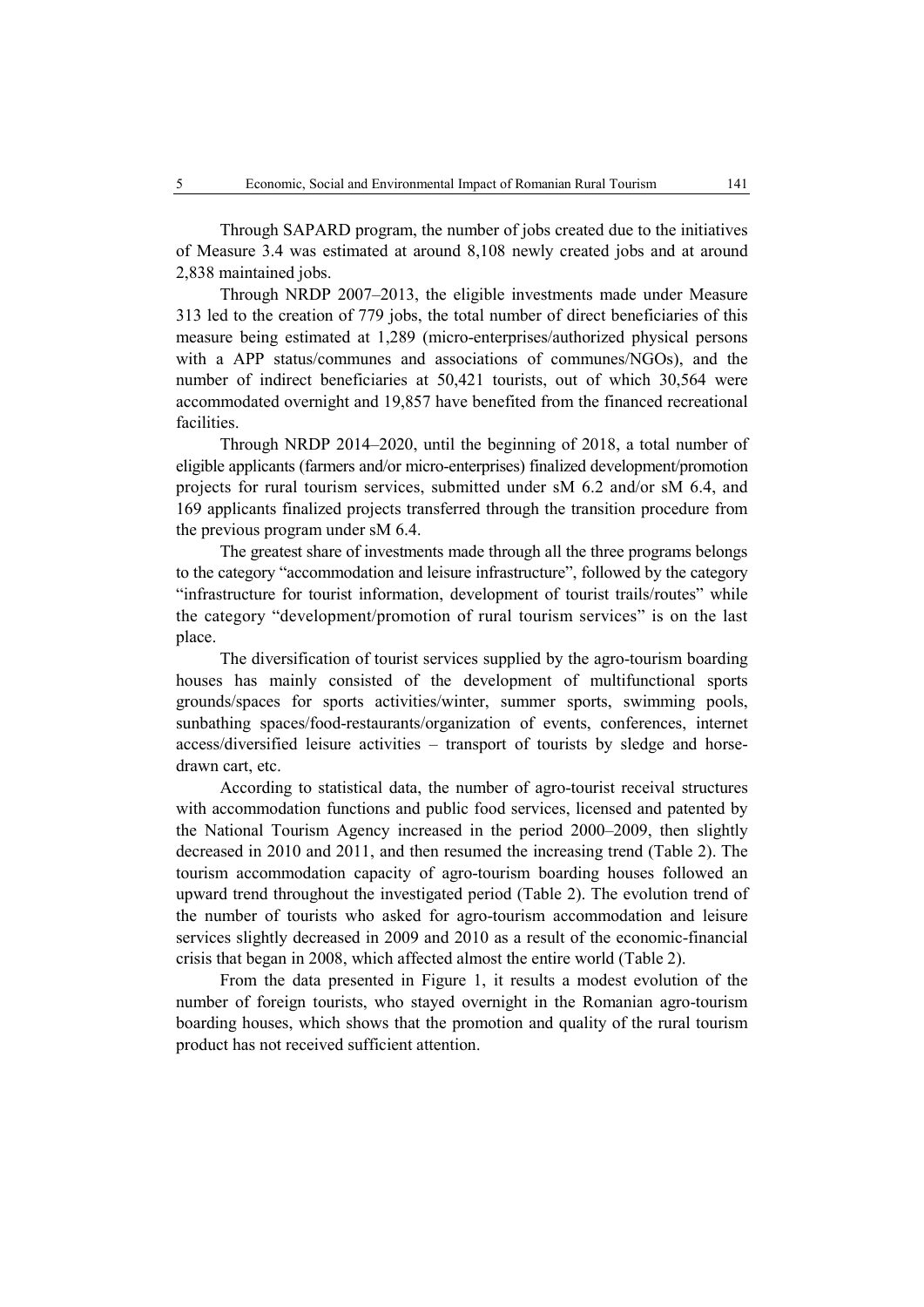## *Table 2*

#### The tourist accommodation capacity and the tourist accommodation activity of agro-tourism boarding houses

| Years | <b>Structures Tourist accommodation capacity</b> |                        | <b>Tourist accommodation activity</b> |                 |             |                        |
|-------|--------------------------------------------------|------------------------|---------------------------------------|-----------------|-------------|------------------------|
|       | number                                           | existing<br>no. places | in use no.<br>places-days             | arrivals<br>no. | beds<br>no. | utilization<br>indices |
| 2000  | 400                                              | 3544                   | 805618                                | 28152           | 64588       | 8.0                    |
| 2001  | 536                                              | 4843                   | 1105724                               | 41658           | 88349       | 8.0                    |
| 2002  | 682                                              | 6219                   | 1270505                               | 64811           | 144135      | 11.3                   |
| 2003  | 781                                              | 7510                   | 1614497                               | 89446           | 225388      | 14.0                   |
| 2004  | 892                                              | 9405                   | 2132008                               | 149104          | 321168      | 15.1                   |
| 2005  | 956                                              | 11151                  | 2528316                               | 170164          | 365967      | 14.5                   |
| 2006  | 1259                                             | 14551                  | 3188350                               | 217020          | 459344      | 14.4                   |
| 2007  | 1292                                             | 15448                  | 3625647                               | 288508          | 592327      | 16.3                   |
| 2008  | 1348                                             | 16906                  | 4038887                               | 357617          | 743444      | 18.4                   |
| 2009  | 1412                                             | 19783                  | 4735468                               | 325686          | 673188      | 14.2                   |
| 2010  | 1354                                             | 20208                  | 4891862                               | 289923          | 604606      | 12.4                   |
| 2011  | 1210                                             | 20683                  | 5378364                               | 360696          | 741350      | 13.8                   |
| 2012  | 1569                                             | 27453                  | 6864934                               | 447113          | 906504      | 13.2                   |
| 2013  | 1598                                             | 28775                  | 7932634                               | 501746          | 996475      | 12.6                   |
| 2014  | 1665                                             | 30480                  | 8219979                               | 549302          | 1081521     | 13.2                   |
| 2015  | 1918                                             | 35188                  | 9079901                               | 672756          | 1368992     | 15.1                   |
| 2016  | 2028                                             | 37394                  | 10336702                              | 813454          | 1597939     | 15.5                   |
| 2017  | 2556                                             | 44499                  | 11787897                              | 1004400         | 1928485     | 16.4                   |
| 2018  | 2821                                             | 48574                  | 11896348                              | 1123353         | 2148377     | 18.1                   |

*Source*: Tempo-online database, 2018, http://www.insse.ro/



*Source*: Tempo-online database, 2018, http://www.insse.ro/

Figure 1. The evolution of the number of the Romanian and foreign tourist beds in agro-boarding houses, considering the year 2000 as a reference year.

In conformity with the provisions of the current national legislation, i.e. Order no.65/2013, in our country, the quality of services supplied and the endowment level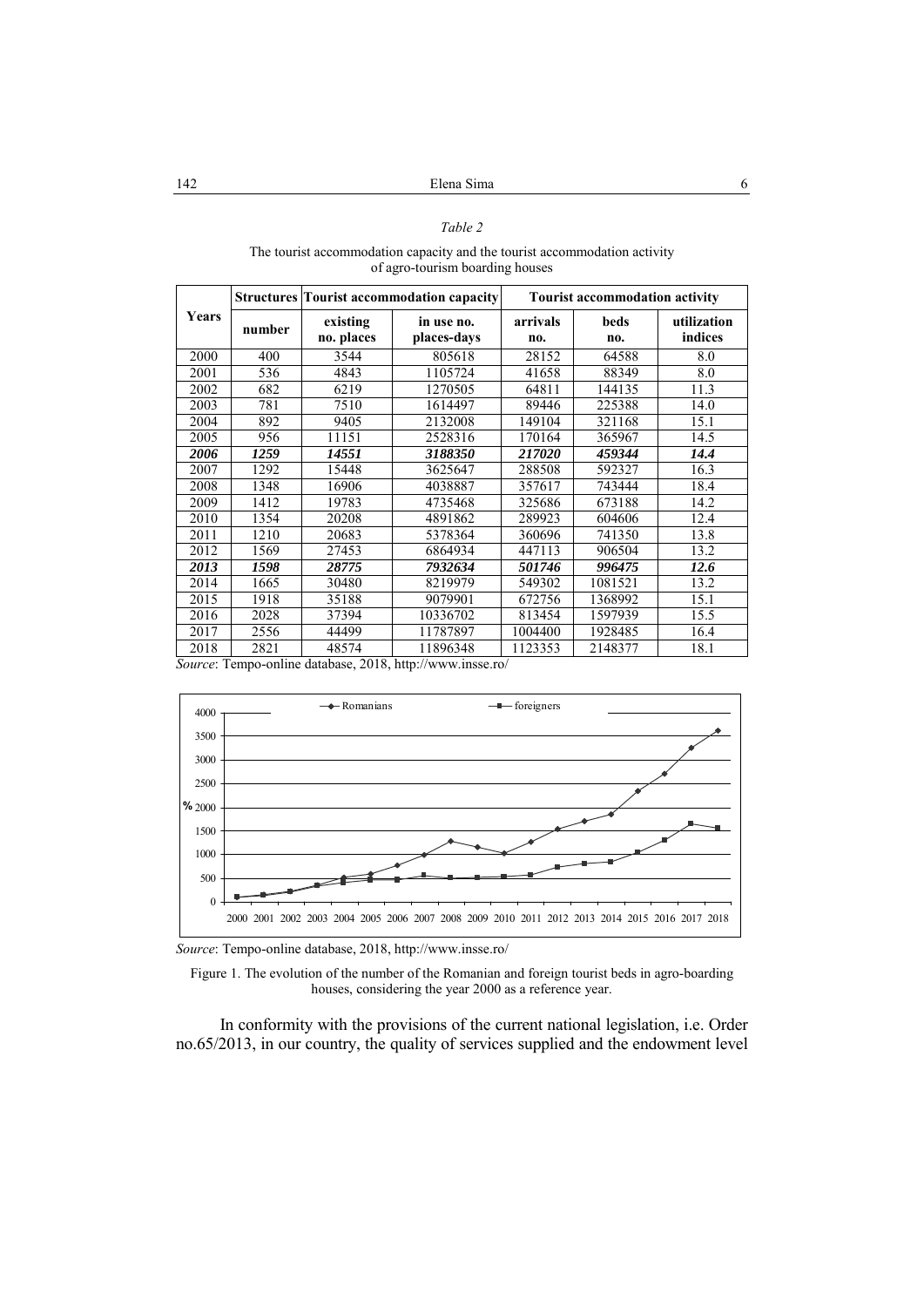of the agro-tourism boarding houses are evaluated at 1 to 5 flowers/daisies (equivalent to the star rating system for hotels). With an accommodation capacity of up to 8 rooms functioning on the people's dwellings or in separate buildings, providing for tourists' accommodation and conditions for meals preparation and serving in special equipped places, as well as the possibility of getting involved in the households activities or in handicraft activities, the agro-tourism boarding houses must have a certain level of comfort and quality of services and to reach a certain quality standard according to the boarding house rating (minimum one daisy).

At the beginning of the period under investigation, most agro-tourism boarding houses were rated at 2 daisies, but beginning with the year 2012, the balance tilted in favour of the 3 daisy category (Fig. 2a and b), while tourists' preference was for the 4 and 5 daisy category (Fig. 3).



*Source*: Tempo-online database, 2018, http://www.insse.ro/

Figure 2. The evolution of the number of agro-tourism boarding houses (a) and of their accommodation capacity by comfort categories (b), in the period 2001–2018.



*Source*: Tempo-online database, 2018, http://www.insse.ro/

Figure 3. The evolution of the utilization index for agro-tourist receival structures with accommodation function and public food services, by comfort categories.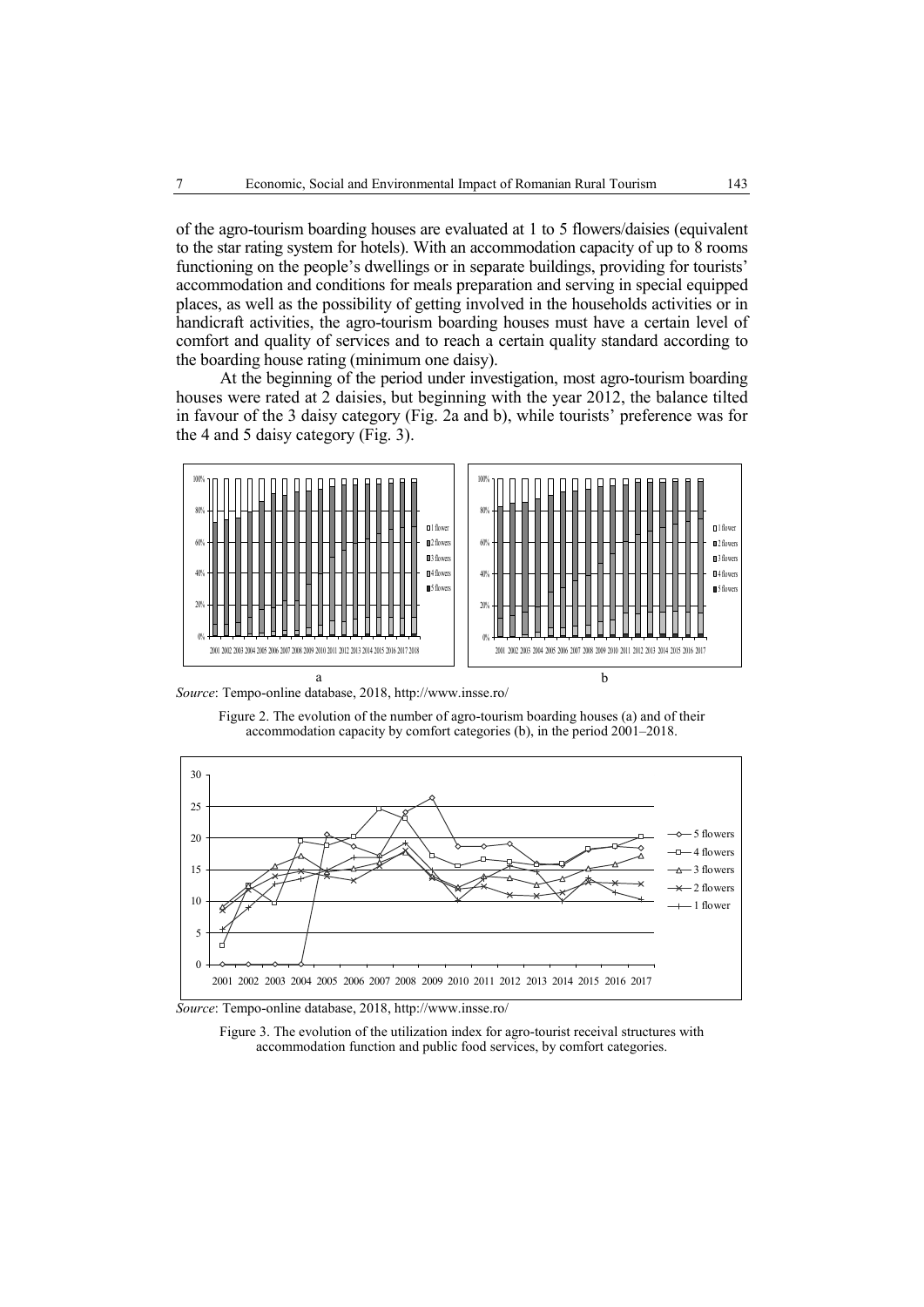As it needs smaller investments and can bring additional incomes to its owners, the agro-tourism business has developed mainly in the mountain areas from the North-West development region, in the counties Cluj and Maramureș, from the development region Center, in the counties Brașov and Harghita and from the North-East development region in the counties Suceava and Neamț (Fig. 4).



*Source*: Tempo-online database, 2017, http://www.insse.ro/



The rural and agro-tourism activity is being promoted through the National Association of Rural, Ecological and Cultural Tourism (ANTREC) Bucharest, which is publishing catalogues and brochures, booklets for international and national use. The edited catalogues comply with the coding by the European Federation of Rural Tourism (EUROGÎTES) regarding the pictograms for each tourism boarding house. The rural tourism supply is promoted through the Romanian National Tourism Fair, but also through exhibitions, fairs and international tourism stock exchanges, in which ANTREC participates with handicraft and crafts exhibits specific for the following rural areas:

– Maramureş (Săliştea de Sus, Bogdan Vodă, Săpânţa, etc.),

– Transylvania (Arieşeni, Gârda de Sus, Bistriţa Bârgăului, Băişoara, etc.),

– Central part of Romania (counties Braşov – Bran, Moeciu, Râşnov; Covasna; Harghita – Tuşnad, Praid, Sub-Cetate; Sibiu – Sadu, Tălmăcel, etc.),

– The Carpathians and the Curvature Sub-Carpathians (counties Prahova – Poiana Ţapului, Cheia; Argeş – Brăduleţ, Rucăr; Buzău; Dâmboviţa; Vrancea),

– Moldova (Neamţ – Agapia, Văratec; Suceava – Vatra Moldoviţei),

– Oltenia (counties Dolj; Gorj – Tismana; Vâlcea – Vaideeni;

– Mehedinţi – Ponoarele;

– Hunedoara – Haţeg, Bucium, etc.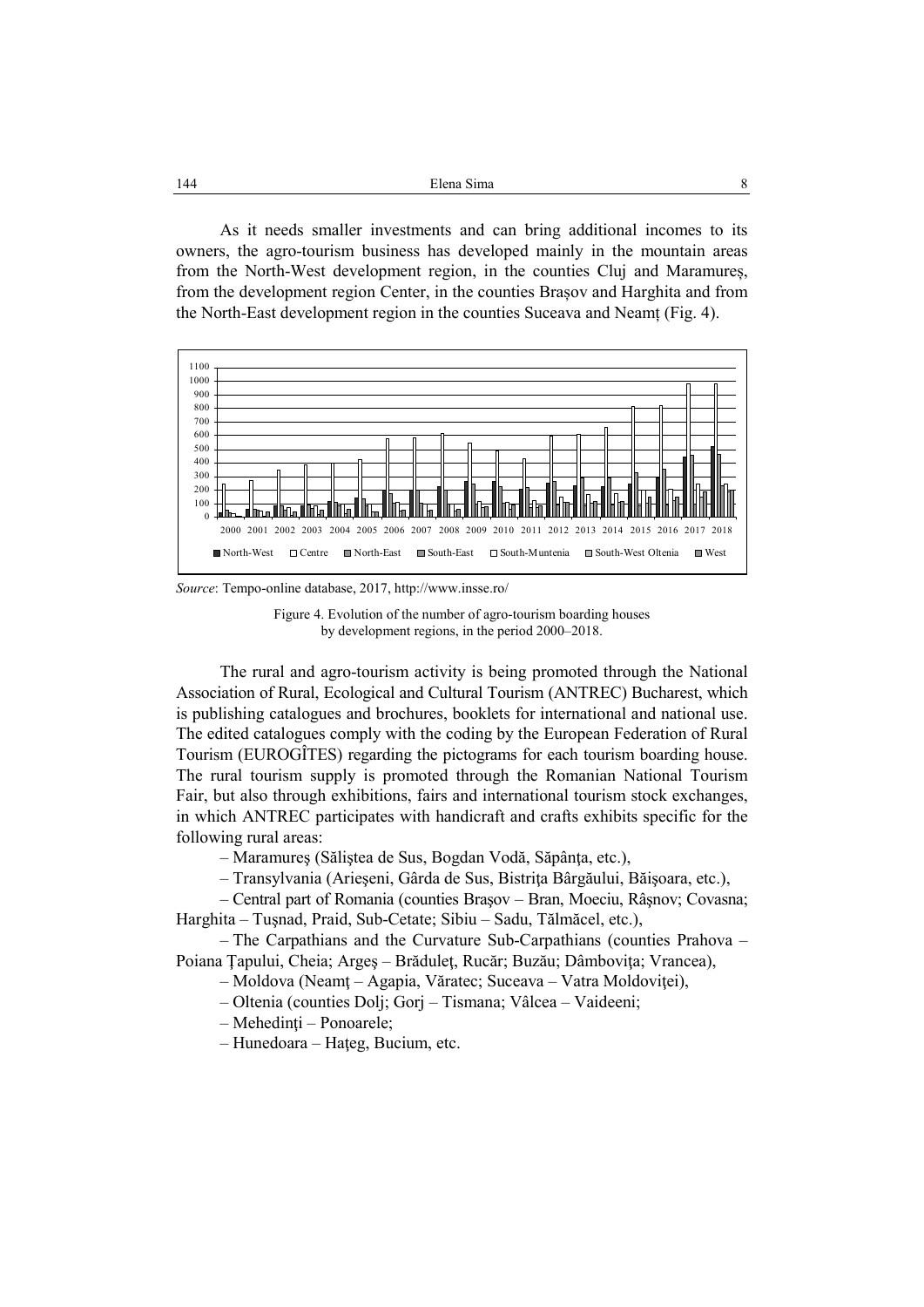### **5. CONCLUSIONS**

Rural tourism is a complex phenomenon, with various psychological, geographical and urbanistic implications. The main tourism role in the local economies is given by the influence of these activities for the increase of rural population's incomes, for the creation of new jobs, for the development of related services, etc.

In the period 2000–2018, the development of the entrepreneurial initiatives in agro-tourism takes place in the context marked by the significant increase, both in qualitative and quantitative terms, of the accommodation units in the Romanian rural area.

The first investments appeared with the implementation of the SAPARD Program 2000–2006 and have continued with NRDP 2007–2013 and 2014–2020. At the same time, the ANTREC network development came to support the promotion and valorization of the activities of many owners of tourism and agro-tourism boarding houses, located both in well-known areas frequented by tourists and in less known areas.

Rural tourism and agro-tourism proved to be a solution for supplementing the incomes from farming, with positive effects, both of economic and social nature. This form of tourism has been under continuous development in our country, mainly after the creation of the necessary legal framework.

The agro-tourism structure with accommodation function and public food services account for over 30% of the total Romanian accommodation structures in 2018, and the increase of their quality resulted in a number of tourists accommodated in agro-tourist boarding houses that exceeded one million persons, out of which 8% are foreign tourists. The lack of tourism services, of integrated tourism products and the infrastructure problems resulted in tourist arrivals and overnight stays ensuring an occupation degree of these structures of only 18% in 2018.

Every year, programs were designed for tourism marketing-promotiondevelopment, whose general provisions include the most important destinations and forms of tourism in Romania, which are promoted on the domestic and main foreign tourism markets. Nevertheless, in the investigated period, the tourism in the rural areas had a slow development rate, under its potential level. In order to boost investments in this field of activity, other coherent programs are also needed for the diversification of non-agricultural activities in rural areas and preserving the cultural identity specific to each rural community.

#### REFERENCES

- 1. Calina, A., Calina, J., Tiberiu, I., (2017), *Research regarding the implementation, development and impact of agritourism on Romania's rural areas between 1990 and 2015*, Environmental Engineering & Management Journal, Vol. 16, Issue 1, 157–168.
- 2. Drăgoi, M., Iamandi, I., E., Munteanu, S., Ciobanu, R., Lădaru, R., (2017), *Incentives for developing resilient agritourism entrepreneurship in rural communities in Romania in a European context*, Sustainability, Issue 9, 2205.